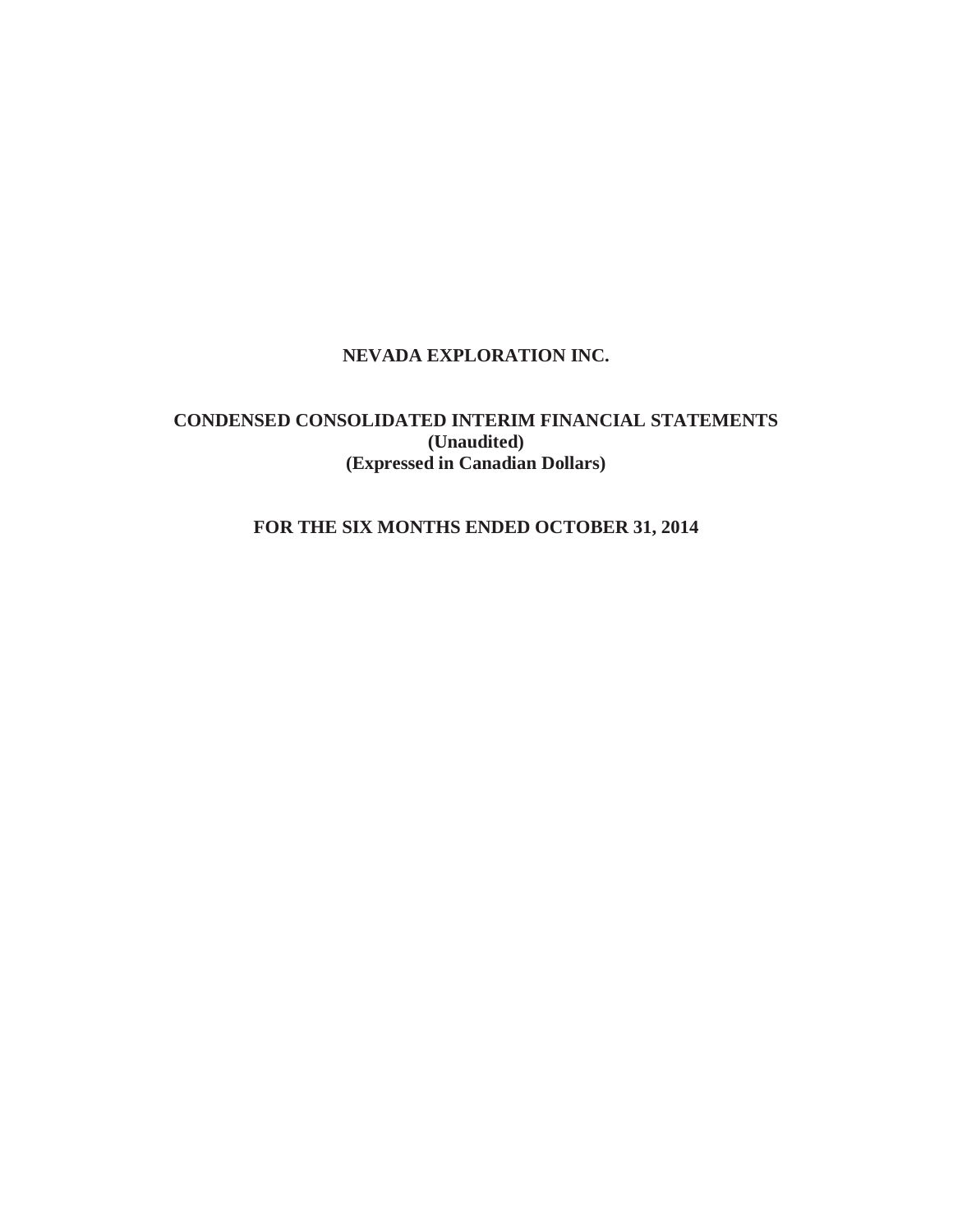# **UNAUDITED CONDENSED CONSOLIDATED INTERIM FINANCIAL STATEMENTS**

In accordance with National Instrument 51-102 released by the Canadian Securities Administrators, the Company discloses that its auditors have not reviewed the unaudited condensed consolidated interim financial statements for the period ended October 31, 2014.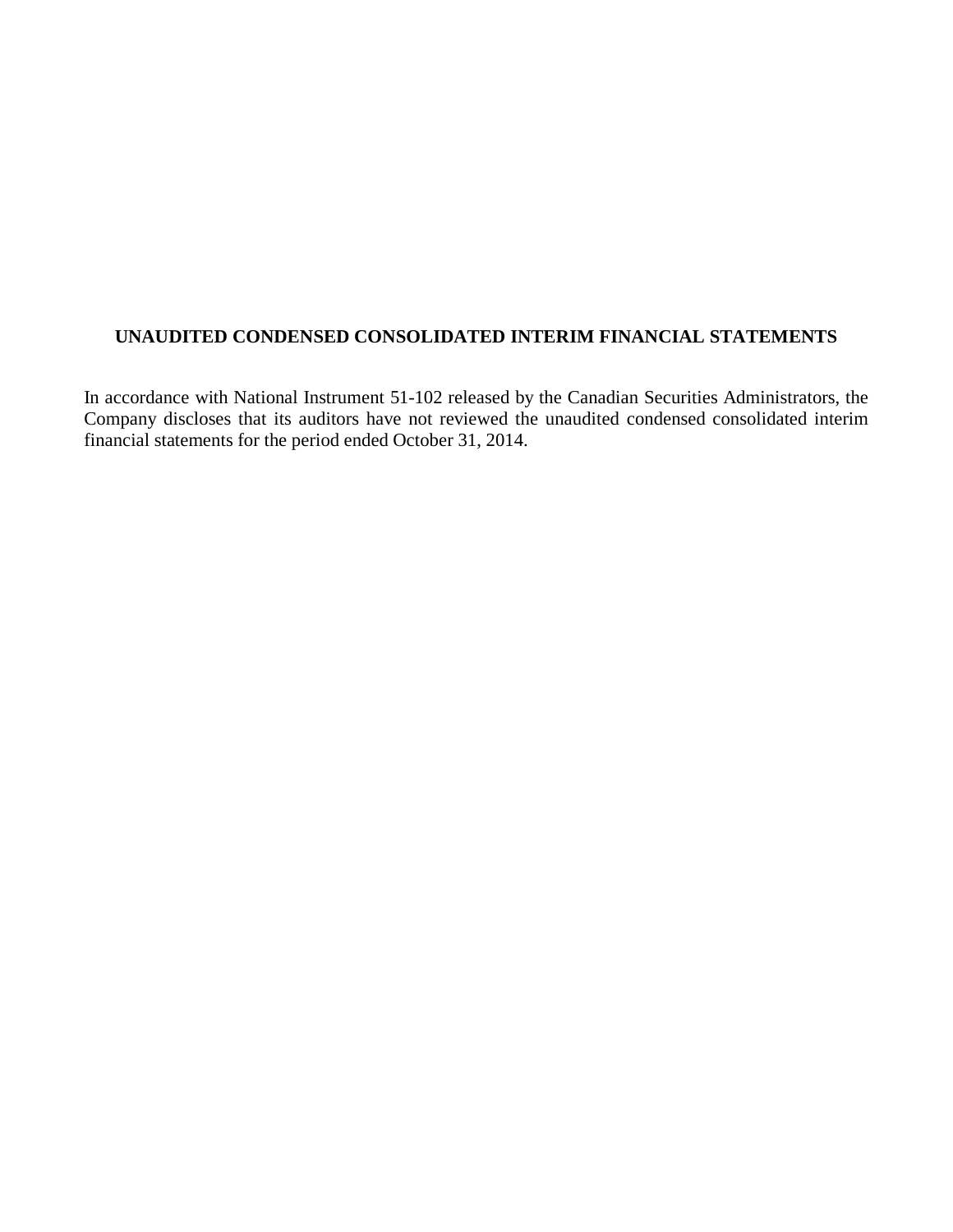## **NEVADA EXPLORATION INC.** CONDENSED CONSOLIDATED INTERIM STATEMENTS OF FINANCIAL POSITION (Unaudited) (Expressed in Canadian Dollars)  $ASAT$

|                                                              | October 31,<br>2014 | April 30,<br>2014                      |
|--------------------------------------------------------------|---------------------|----------------------------------------|
| <b>ASSETS</b>                                                |                     | (Audited)                              |
| <b>Current assets</b>                                        |                     |                                        |
| Cash                                                         | \$<br>25,792        | -\$<br>22,603                          |
| Accounts receivable (Note 3)                                 | 2,935               | 2,131                                  |
| Prepaid expenses (Note 4)<br>Short term investments (Note 5) | 18,250              | 17,735                                 |
|                                                              | 3,401               | 3,401                                  |
| <b>Total current assets</b>                                  | 50,378              | 45,870                                 |
| <b>Non-current assets</b>                                    |                     |                                        |
| Equipment (Note 7)                                           | 139,250             | 144,860                                |
| Exploration and evaluation assets (Note 8)                   | 3,207,458           | 4,359,925                              |
| Deposits and bonds (Note 9)                                  | 27,372              | 87,321                                 |
| <b>Total non-current assets</b>                              | 3,374,080           | 4,592,106                              |
| <b>Total assets</b>                                          | \$<br>3,424,458     | $\boldsymbol{\mathsf{S}}$<br>4,637,976 |
| <b>LIABILITIES AND EQUITY</b>                                |                     |                                        |
| <b>Current liabilities</b>                                   |                     |                                        |
| Accounts payable and accrued liabilities (Notes 10 and 6)    | \$<br>416,763       | 272,045<br>\$                          |
| Current portion of finance lease obligations (Note 11)       | 4,859               | 9,381                                  |
| <b>Total current liabilities</b>                             | 421,622             | 281,426                                |
|                                                              |                     |                                        |
| <b>Non-current liabilities</b>                               | 36,888              |                                        |
| Finance lease obligations (Note 11)                          |                     | 35,870                                 |
| <b>Total liabilities</b>                                     | 458,510             | 317,296                                |
| <b>Equity</b>                                                |                     |                                        |
| Capital stock (Note 12)                                      | 16,214,596          | 16,122,776                             |
| Reserves (Note 13)                                           | 1,240,801           | 1,286,854                              |
| Deficit                                                      | (14, 489, 449)      | (13,088,950)                           |
| <b>Total equity</b>                                          | 2,965,948           | 4,320,680                              |
| <b>Total liabilities and equity</b>                          | \$<br>3,424,458     | $\mathcal{S}$<br>4,637,976             |

**Nature of operations and going concern** (Note 1)

## **Approved and authorized on behalf of the Board on December 23, 2014:**

| "Wade Hodges" | .) trector | "Cyrus Driver" | Director |
|---------------|------------|----------------|----------|
| Wade Hodges   |            | Vrus Driver    |          |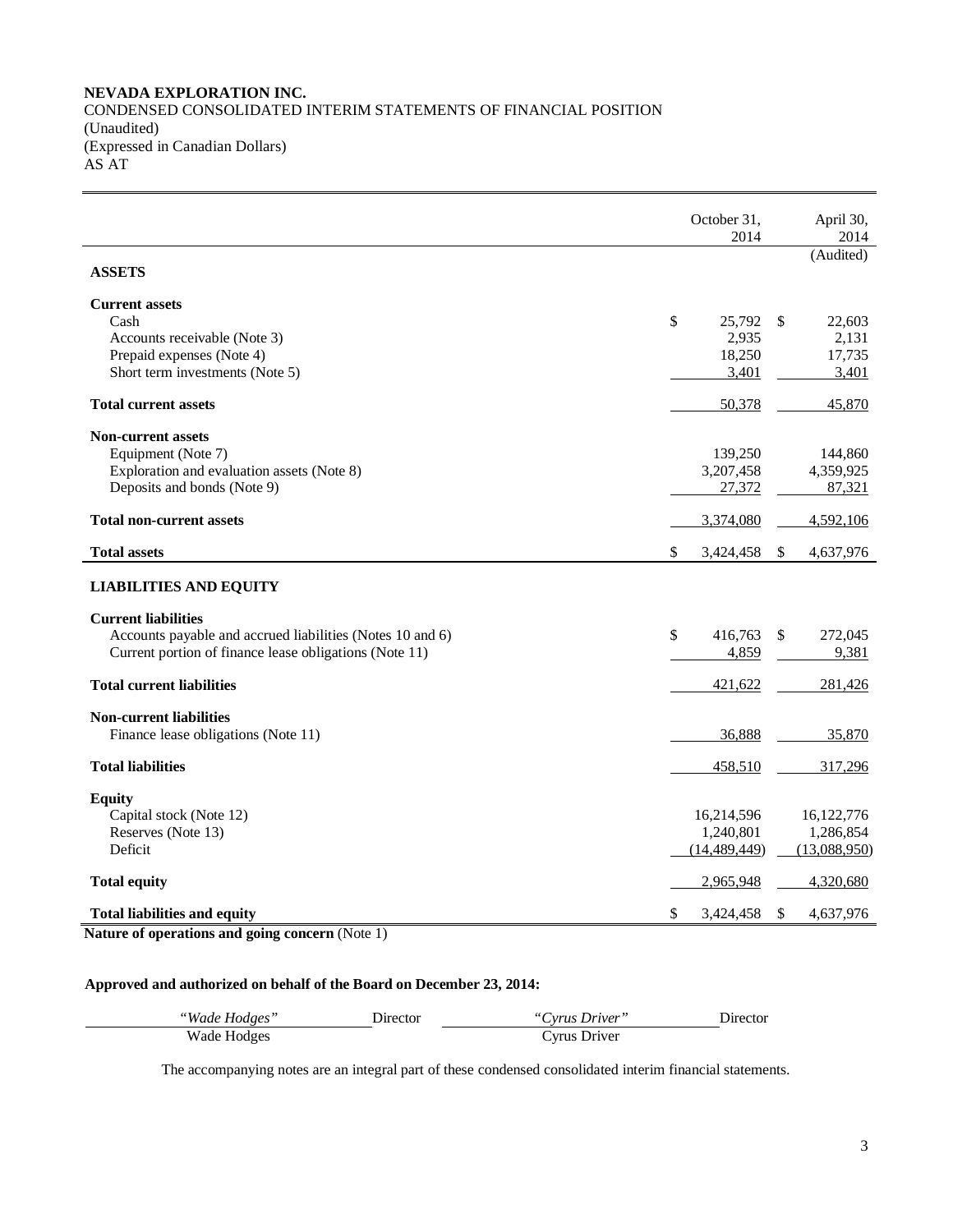## **NEVADA EXPLORATION INC.** CONDENSED CONSOLIDATED INTERIM STATEMENTS OF LOSS AND COMPREHENSIVE LOSS (Unaudited)

(Expressed in Canadian Dollars)

|                                                         | Three Months<br>Ended<br>October 31,<br>2014 | Three Months<br>Ended<br>October 31,<br>2013 | Six Months<br>Ended<br>October 31,<br>2014 | Six Months<br>Ended<br>October 31,<br>2013 |
|---------------------------------------------------------|----------------------------------------------|----------------------------------------------|--------------------------------------------|--------------------------------------------|
|                                                         |                                              |                                              |                                            |                                            |
| <b>INCOME</b>                                           |                                              |                                              |                                            |                                            |
| Project management and consulting                       | \$                                           | \$<br>99,292                                 | \$                                         | \$<br>99,292                               |
| Option payments                                         |                                              | 103,992                                      |                                            | 103,992                                    |
| Interest                                                |                                              | 109                                          |                                            | 109                                        |
| <b>Total income</b>                                     | $\overline{\phantom{a}}$                     | 203,393                                      |                                            | 203,393                                    |
| <b>EXPENSES</b>                                         |                                              |                                              |                                            |                                            |
| Amortization (Note 7)                                   | 4,763                                        | 4,126                                        | 9,427                                      | 8,214                                      |
| General exploration costs                               | 905                                          | 70,286                                       | 1,209                                      | 143,810                                    |
| Interest and bank charges                               | 618                                          | 340                                          | 1,021                                      | 867                                        |
| Office expenses and other                               | 14,542                                       | 18,888                                       | 27,951                                     | 40,693                                     |
| Professional fees and consulting (Note 6)               | 27,588                                       | 37,281                                       | 54,409                                     | 74,931                                     |
| Project management and consulting                       | $\overline{a}$                               | 12,934                                       | $\overline{a}$                             | 12,934                                     |
| Rent                                                    | 16,609                                       | 16,112                                       | 33,377                                     | 31,633                                     |
| Salaries (Note 15)                                      | 61,709                                       | 107,721                                      | 95,823                                     | 200,838                                    |
| Travel                                                  | 1,207                                        | 3,920                                        | 1,207                                      | 16,405                                     |
|                                                         |                                              |                                              |                                            |                                            |
| <b>Total operating expenses</b>                         | (127, 941)                                   | (271,608)                                    | (224, 424)                                 | (530, 325)                                 |
| <b>Loss from operations</b>                             | (127, 941)                                   | (68,215)                                     | (224, 424)                                 | (326, 932)                                 |
| <b>OTHER GAIN (LOSS)</b>                                |                                              |                                              |                                            |                                            |
| Unrealized loss on marketable securities                |                                              | (6,803)                                      |                                            | (17,007)                                   |
| Write-off of exploration and evaluation assets (Note 8) |                                              |                                              | (1,349,346)                                | (2,632,919)                                |
| <b>Total other loss</b>                                 |                                              | (6,803)                                      | (1,349,346)                                | (2,649,926)                                |
| Net loss for the period                                 | (127, 941)                                   | (75,018)                                     | (1,573,770)                                | (2,976,858)                                |
|                                                         |                                              |                                              |                                            |                                            |
| OTHER COMPREHENSIVE INCOME                              |                                              |                                              |                                            |                                            |
| Currency translation adjustment                         | 101,027                                      | 57,290                                       | 79,533                                     | 181,300                                    |
|                                                         |                                              |                                              |                                            |                                            |
| Comprehensive loss for the period                       | \$<br>(26,914)                               | \$<br>(17, 728)                              | \$<br>(1,494,237)                          | \$<br>(2,795,558)                          |
| Basic and diluted loss per common share                 | \$<br>(0.00)                                 | \$<br>(0.00)                                 | \$<br>(0.01)                               | \$<br>(0.02)                               |
| Weighted average number of common shares                |                                              |                                              |                                            |                                            |
| outstanding                                             | 130,336,200                                  | 128,065,900                                  | 129,188,711                                | 128,065,900                                |
|                                                         |                                              |                                              |                                            |                                            |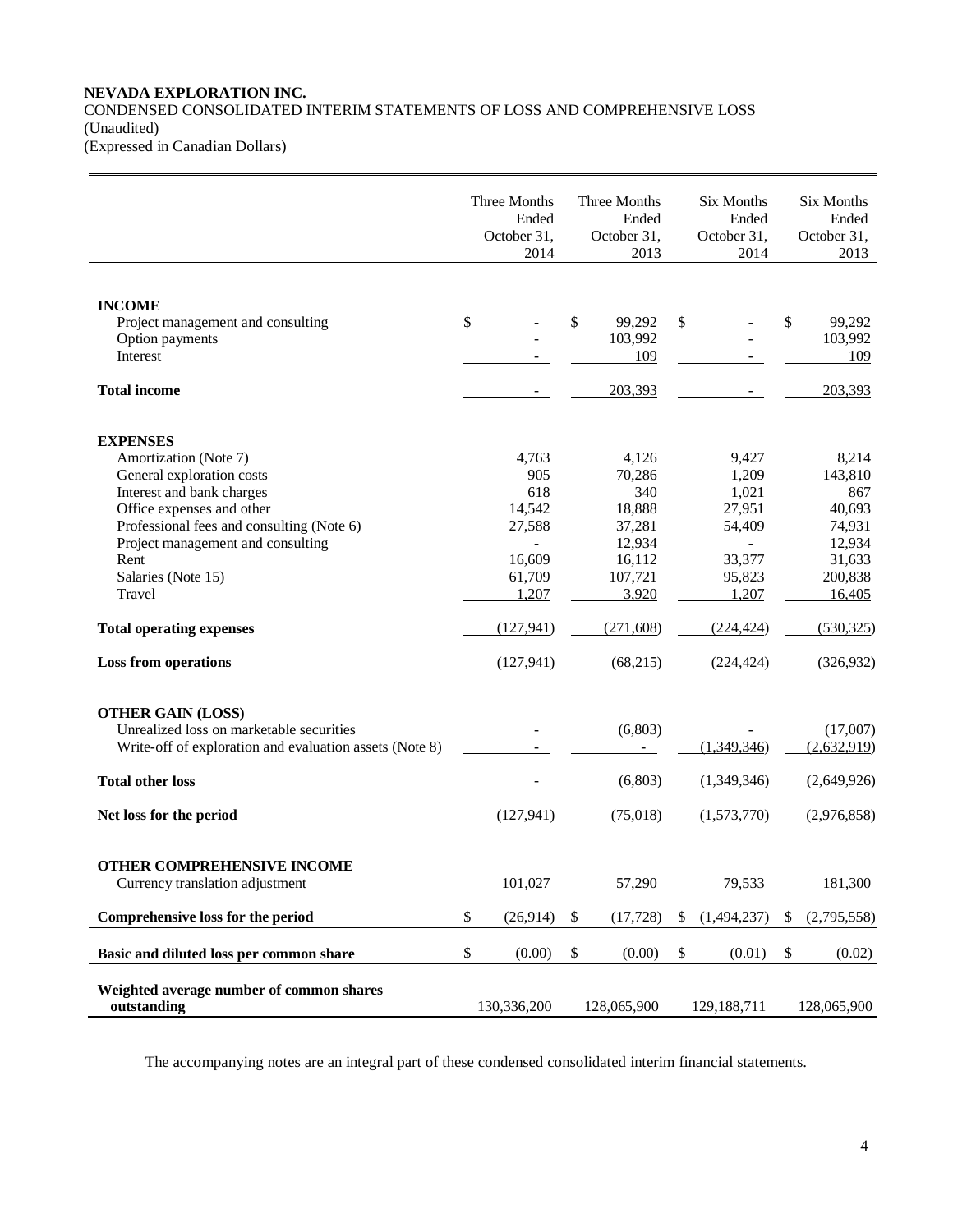## **NEVADA EXPLORATION INC.** CONDENSED CONSOLIDATED INTERIM STATEMENTS OF CHANGES IN EQUITY (Unaudited) (Expressed in Canadian Dollars)

|                                                                                                                                                                                                                                                             | Capital Stock                 |               |                                                       | Reserves |                       |    |                                                              |     |                                               |               |                                                    |     |                                                  |      |                                                          |
|-------------------------------------------------------------------------------------------------------------------------------------------------------------------------------------------------------------------------------------------------------------|-------------------------------|---------------|-------------------------------------------------------|----------|-----------------------|----|--------------------------------------------------------------|-----|-----------------------------------------------|---------------|----------------------------------------------------|-----|--------------------------------------------------|------|----------------------------------------------------------|
|                                                                                                                                                                                                                                                             | <b>Shares</b><br>(Note 12)    |               | Amount<br>(Note 12)                                   |          | Options<br>(Note 13)  |    | Warrants<br>(Note $13$ )                                     |     | Currency<br>Translation                       |               | Total<br>Reserves                                  |     | Deficit                                          |      | Total<br>Equity                                          |
| Balance, May 1, 2013<br>Options expired<br>Currency translation adjustment<br>Net loss for the period                                                                                                                                                       | 128,065,900<br>۰              | \$            | 15,965,009                                            | \$       | 884,585<br>(90, 612)  | -S | 286,143 \$<br>$\overline{\phantom{a}}$                       |     | (86, 168)<br>181,300                          | \$            | 1,084,560<br>(90,612)<br>181,300                   | S.  | $(9,835,941)$ \$<br>90,612<br>(2,976,858)        |      | 7,213,628<br>181,300<br>(2,976,858)                      |
| Balance, October 31, 2013                                                                                                                                                                                                                                   | 128,065,900                   | S.            | 15,965,009                                            | \$.      | 793,973               | -S | 286,143                                                      | -\$ | 95,132                                        | <sup>\$</sup> | 1,117,248                                          |     | (12, 722, 187)                                   | - \$ | 4,418,070                                                |
| Balance, May 1, 2014<br>Private placement<br>Share issuance costs - finders' fee<br>Relative fair value of unit warrants issued<br>Share issuance costs - finders' warrant<br>Options expired<br>Currency translation adjustment<br>Net loss for the period | 128,065,900<br>2,830,100<br>٠ | $\mathbb{S}$  | 16,122,776<br>141,505<br>(2,000)<br>(46,892)<br>(793) | \$       | 840,490<br>(173, 271) | \$ | 128,376 \$<br>46,892<br>793<br>$\overline{\phantom{a}}$<br>٠ |     | 317,988<br>$\overline{\phantom{a}}$<br>79,533 | <sup>\$</sup> | 1,286,854<br>46,892<br>793<br>(173, 271)<br>79,533 | \$. | $(13,088,950)$ \$<br>173,271<br>۰<br>(1,573,770) |      | 4,320,680<br>141,505<br>(2,000)<br>79,533<br>(1,573,770) |
| Balance, October 31, 2014                                                                                                                                                                                                                                   | 130,896,000                   | <sup>\$</sup> | 16,214,596                                            | \$       | 667,219               | \$ | 176,061 \$                                                   |     | 397,521                                       |               | 1,240,801                                          |     | $$(14,489,449)$ \\$                              |      | 2,965,948                                                |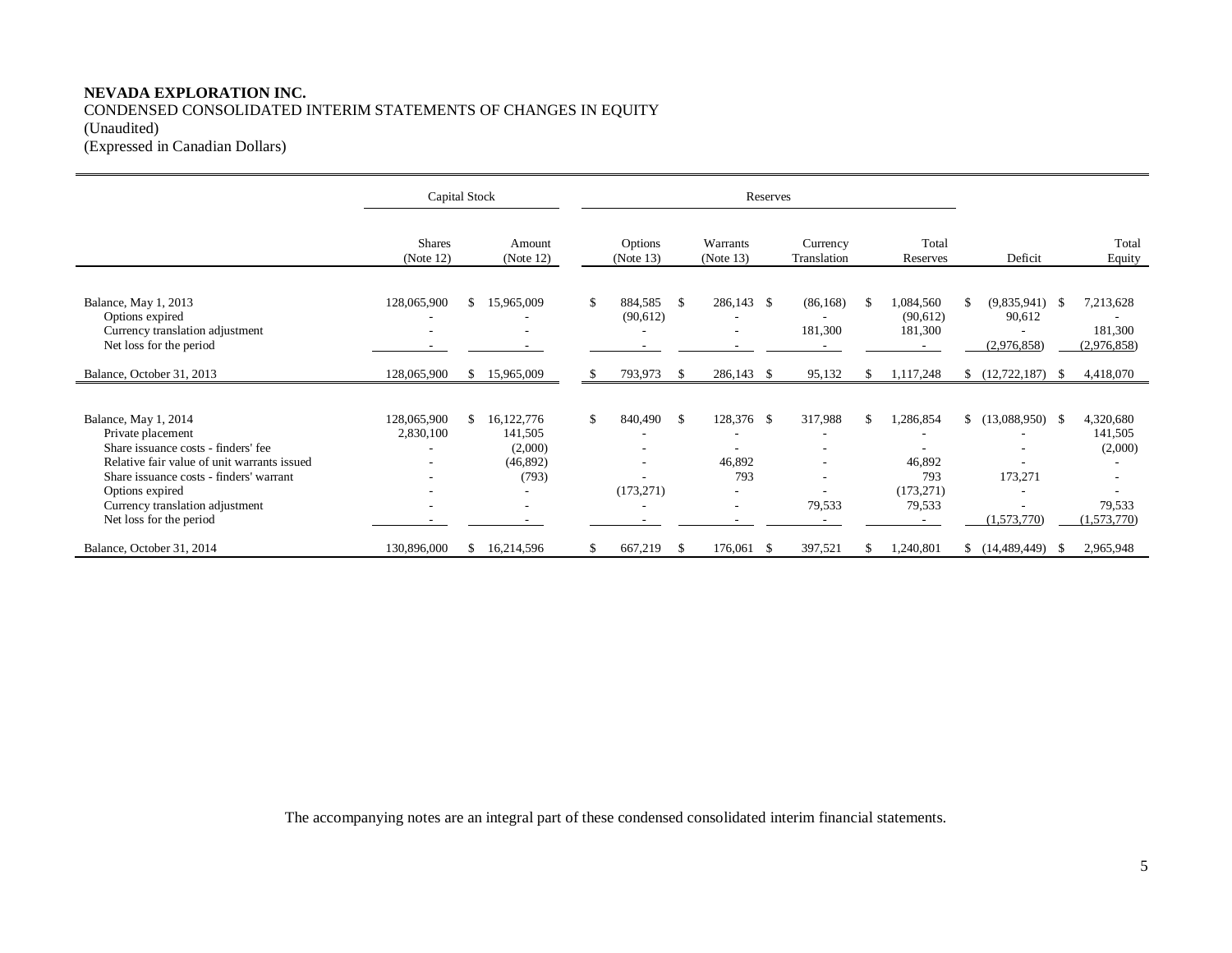## **NEVADA EXPLORATION INC.** CONDENSED CONSOLIDATED INTERIM STATEMENTS OF CASH FLOWS (Unaudited) (Expressed in Canadian Dollars)

|                                                 | Six Months<br>Ended<br>October 31,<br>2014 | Six Months<br>Ended<br>October 31,<br>2013 |
|-------------------------------------------------|--------------------------------------------|--------------------------------------------|
|                                                 |                                            |                                            |
| <b>CASH FLOWS FROM OPERATING ACTIVITIES</b>     |                                            |                                            |
| Net loss for the period                         | \$<br>$(1,573,770)$ \$                     | (2,976,858)                                |
| Items not affecting cash:                       |                                            |                                            |
| Amortization                                    | 9,427                                      | 8,214                                      |
| Write-off of exploration and evaluation assets  | 1,349,346                                  | 2,632,919                                  |
| Unrealized loss on marketable securities        |                                            | 17,007                                     |
| Changes in non-cash working capital items:      |                                            |                                            |
| Accounts receivable                             | (804)                                      | 44,374                                     |
| Prepaid expenses                                | (515)                                      | (545)                                      |
| Accounts payable and accrued liabilities        | 144,718                                    | 13,947                                     |
| Net cash used in operating activities           | (71, 598)                                  | (260, 942)                                 |
| <b>CASH FLOWS FROM INVESTING ACTIVITIES</b>     |                                            |                                            |
| Acquisition of equipment                        |                                            | (2,028)                                    |
| Proceeds from exploration and evaluation option |                                            | 22,348                                     |
| Exploration and evaluation expenditures         | (116,088)                                  | (145,095)                                  |
| Net cash used in investing activities           | (116,088)                                  | (124, 775)                                 |
| <b>CASH FLOWS FROM FINANCING ACTIVITIES</b>     |                                            |                                            |
| Proceed from private placement (Note 12)        | 141,505                                    |                                            |
| Share issuance cost - finders' fee (Note 12)    | (2,000)                                    |                                            |
| Redemption of bonds (Note 9)                    | 54,199                                     |                                            |
| Repayment of finance lease obligations          | (4, 644)                                   |                                            |
| Net cash provided by financing activities       | 189,060                                    |                                            |
| <b>Effect of foreign exchange</b>               | 1,815                                      | (10, 468)                                  |
| Change in cash for the period                   | 3,189                                      | (396, 185)                                 |
| Cash, beginning of period                       | 22,603                                     | 591,060                                    |
| Cash, end of period                             | \$<br>25,792                               | \$<br>194,875                              |

*Supplemental cash flow information (note 17)*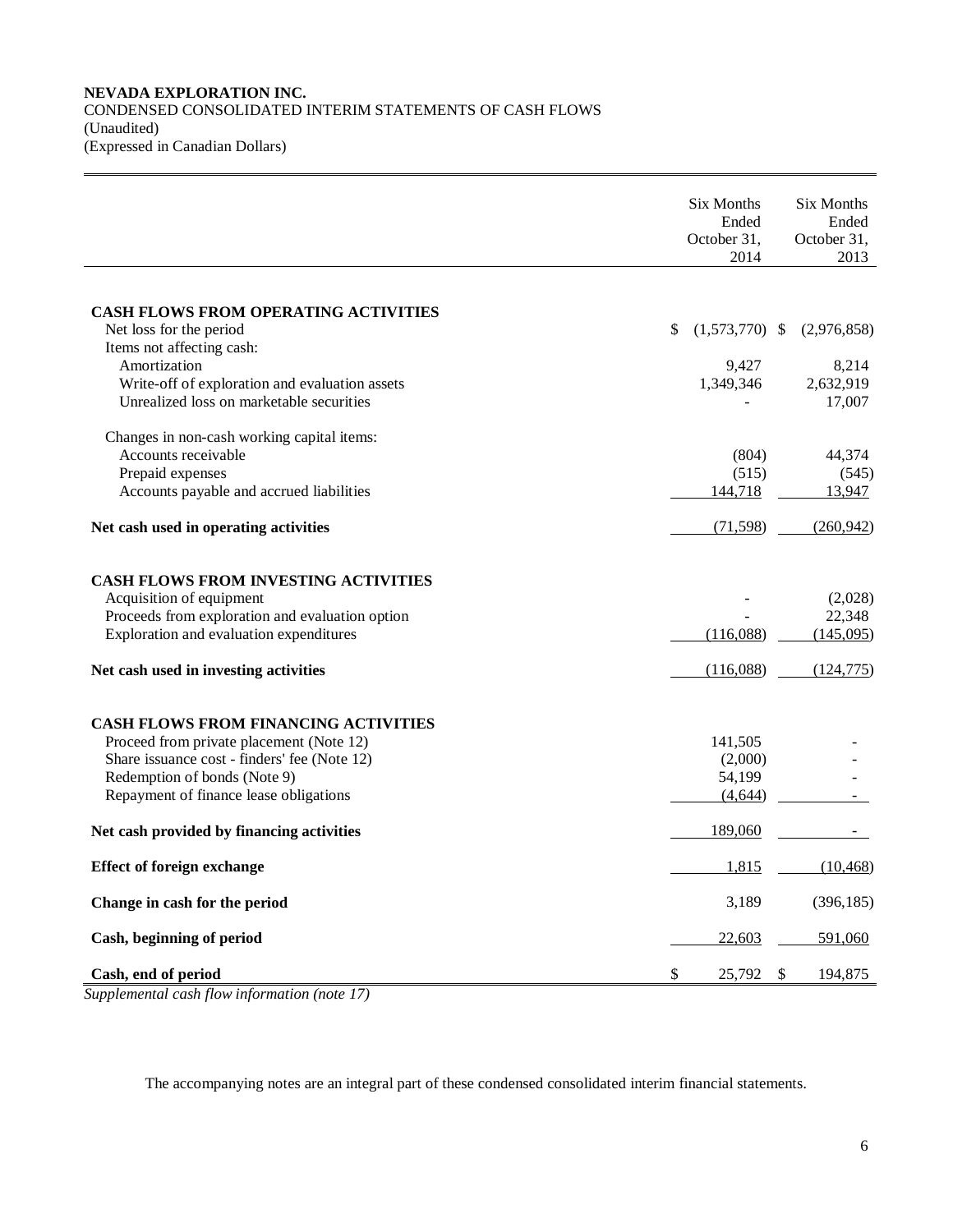## **1. NATURE OF OPERATIONS AND GOING CONCERN**

Nevada Exploration Inc. (the "Company" or "NGE") was incorporated on April 6, 2006 under the Canada Business Corporations Act and is in the business of acquiring and exploring mineral properties. On July 14, 2010, the Company amalgamated with its subsidiary 2107189 Ontario Inc. The Company has not yet determined whether its properties contain reserves that are economically recoverable. The amounts shown for mineral properties and related deferred exploration costs represent costs incurred to date and do not reflect present or future values. The recoverability of these capitalized costs is dependent upon the existence of economically recoverable reserves, the ability of the Company to obtain necessary financing to complete the development of those reserves, and future profitable production.

The Company is listed on the TSX Venture Exchange ("TSX-V") under the trading symbol "NGE" and the Company's head office is located at Suite 1500 - 885 West Georgia Street, Vancouver, BC V6C 3E8. The Company's registered and records office is located at 25th Floor, 700 W. Georgia St., Vancouver, BC V7Y 1B3.

These condensed consolidated interim financial statements are authorized for issue on behalf of the Board of Directors on December 23, 2014.

## Going concern

These condensed consolidated interim financial statements have been prepared in accordance with International Financial Reporting Standards ("IFRS") on a going concern basis that presumes the realization of assets and discharge of liabilities in the normal course of business. There are material uncertainties related to adverse conditions and events that cast substantial doubt on the Company's ability to continue as a going concern.

During the period ended October 31, 2014, the Company incurred a comprehensive loss of \$1,494,237 (2013 – \$2,795,558) and as at that date, the Company had accumulated deficit of \$14,489,449 (April 30, 2014 – \$13,088,950), a working capital deficiency of \$371,244 (April 30, 2014 - \$235,556) and negative cash flows from operations of \$71,598 (2013 - \$260,942). These factors create material uncertainties that may cast substantial doubt upon the Company's ability to continue as a going concern.

## **2. SIGNIFICANT ACCOUNTING POLICIES**

#### **Statement of compliance**

These condensed consolidated interim financial statements have been prepared in accordance with IAS 34, *Interim Financial Reporting* ("IAS 34"), as issued by the International Accounting Standards Board ("IASB") and interpretations issued by the IFRS Interpretations Committee (IFRICs). Accordingly, they do not include all of the information required for full annual financial statements by International Financial Reporting Standards ("IFRS") for complete financial statements for year-end reporting purposes. These condensed consolidated interim financial statements should be read in conjunction with the Company's financial statements for the year ended April 30, 2014, which have been prepared in accordance with IFRS as issued by the IASB.

The accounting policies applied by the Company in these condensed consolidated interim financial statements are the same as those applied by the Company in its most recent annual audited consolidated financial statements as at and for the year ended April 30, 2014 as filed on SEDAR at [www.sedar.com.](http://www.sedar.com/)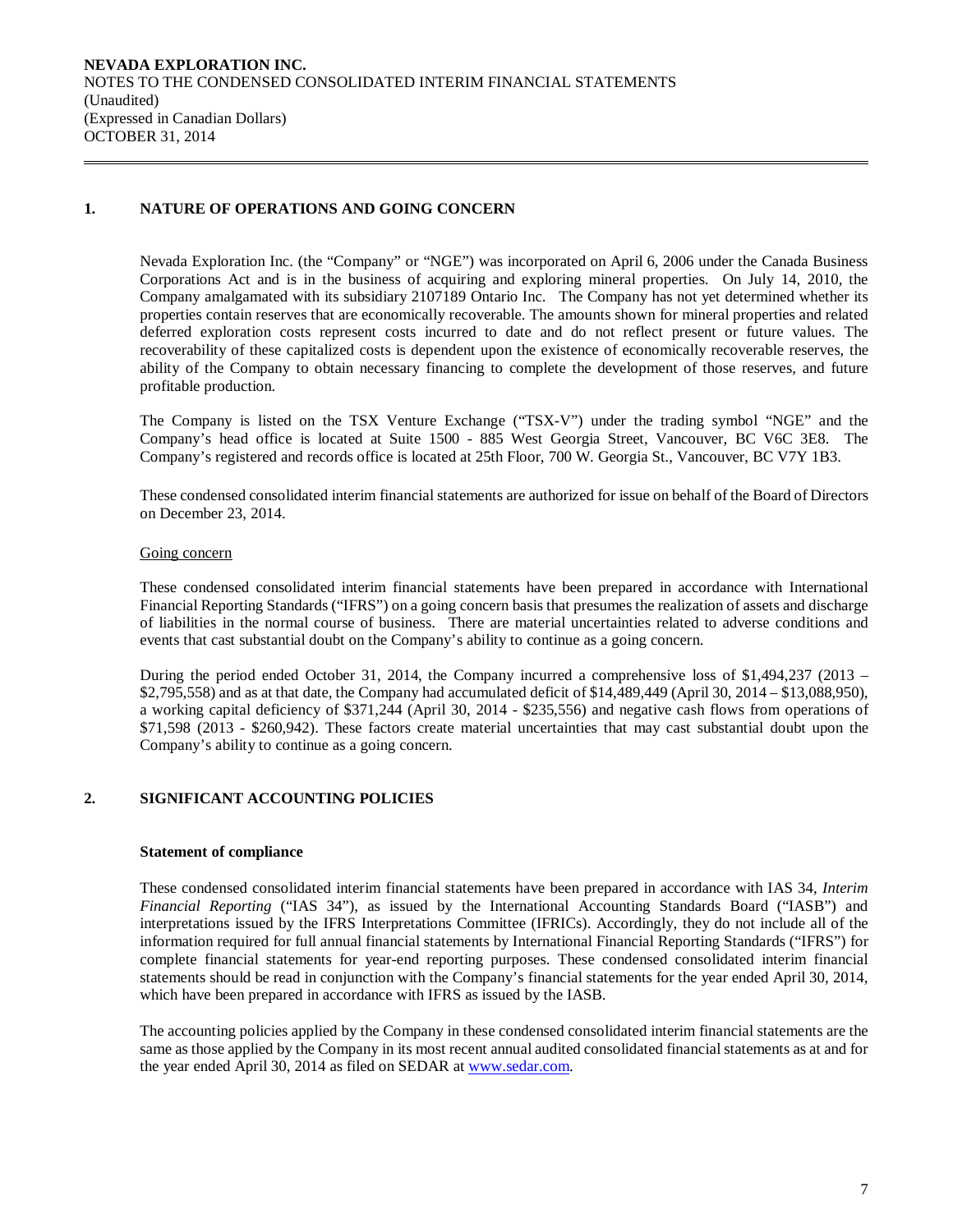## **2. SIGNIFICANT ACCOUNTING POLICIES** (cont'd …)

#### **Basis of consolidation**

These condensed consolidated interim financial statements include the accounts of the Company and its wholly-owned subsidiary Pediment Gold LLC. The financial statements of the Company's subsidiary have been consolidated from the date that control commenced. All inter-company balances and transactions, and income and expenses have been eliminated upon consolidation.

The financial statements include the financial statements of Nevada Exploration Inc. and its subsidiary listed in the following table:

| Name of Subsidiary | Country of<br>Incorporation | Functional<br>Currency | Ownership<br>Interest | Principal Activity  |
|--------------------|-----------------------------|------------------------|-----------------------|---------------------|
| Pediment Gold LLC  | USA                         | US dollar              | 100%                  | Exploration company |

## **Use of judgments and estimates**

The preparation of these condensed consolidated interim financial statements requires management to make certain estimates, judgments and assumptions that affect the reported amounts of assets and liabilities at the date of the financial statements and the reported revenues and expenses during the period.

Significant assumptions about the future and other sources of estimated uncertainty that management has made at the end of the reporting period, that could result in a material adjustment to the carrying amounts of assets and liabilities in the event that the actual results differ from assumptions made, relate to, but are not limited to, the following:

- i) the recoverability of receivables;
- ii) the carrying value and the recoverability of exploration and evaluation assets;
- iii) the estimated useful lives of equipment and the related amortization;
- iv) impairment of equipment; and
- v) valuation of share-based payments and warrants.

#### **New Accounting Standards and Amendments to Existing Standards**

New and amended standards adopted by the Company

There are no IFRS or IFRIC interpretations that are effective May 1, 2014 that are expected to have a material impact on the Company.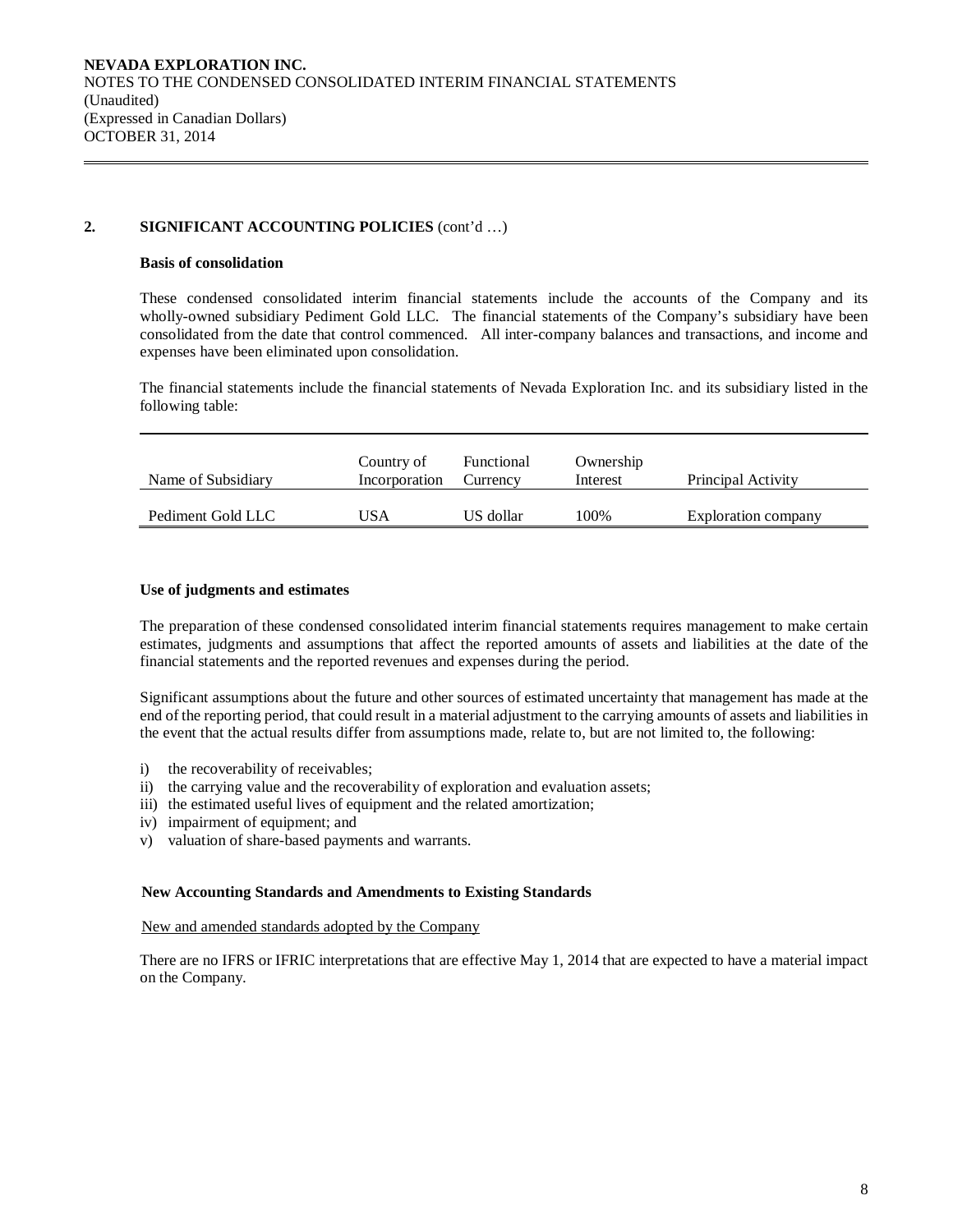## **3. ACCOUNTS RECEIVABLE**

The Company's receivables arise from two main sources: Goods and Services Tax ("GST") receivable due from Canadian government taxation authorities and trade accounts receivable. These are broken down as follows:

|                                       | October 31,<br>2014 | April 30,<br>2014 |
|---------------------------------------|---------------------|-------------------|
| GST receivable<br>Accounts receivable | \$<br>2,597<br>338  | 1,802<br>329      |
| Total                                 | 2,935               | 2,131             |

## **4. PREPAID EXPENSES**

The prepaid expenses for the Company are as follows:

|                                         | October 31,<br>2014 | April 30,<br>2014 |
|-----------------------------------------|---------------------|-------------------|
| Security deposit for rental of premises | 18.250              | 17,735            |

## **5. SHORT TERM INVESTMENTS**

|                                      |               | As at October 31, 2014 and April 30, 2014 |             |  |                       |  |  |  |  |  |  |  |  |
|--------------------------------------|---------------|-------------------------------------------|-------------|--|-----------------------|--|--|--|--|--|--|--|--|
|                                      | <b>Number</b> |                                           | <b>Cost</b> |  | <b>Carrying Value</b> |  |  |  |  |  |  |  |  |
| Spruce Ridge Resources Ltd. - Shares | 170,068       |                                           | 25,000      |  | 3,401                 |  |  |  |  |  |  |  |  |

## **6. RELATED PARTY TRANSACTIONS**

During the period ended October 31, 2014, the Company:

i) paid or accrued \$22,325 in professional fees to a firm in which the Chief Financial Officer of the Company is a partner.

During the period ended October 31, 2013, the Company:

i) paid or accrued \$28,130 in professional fees to a firm in which the Chief Financial Officer of the Company is a partner.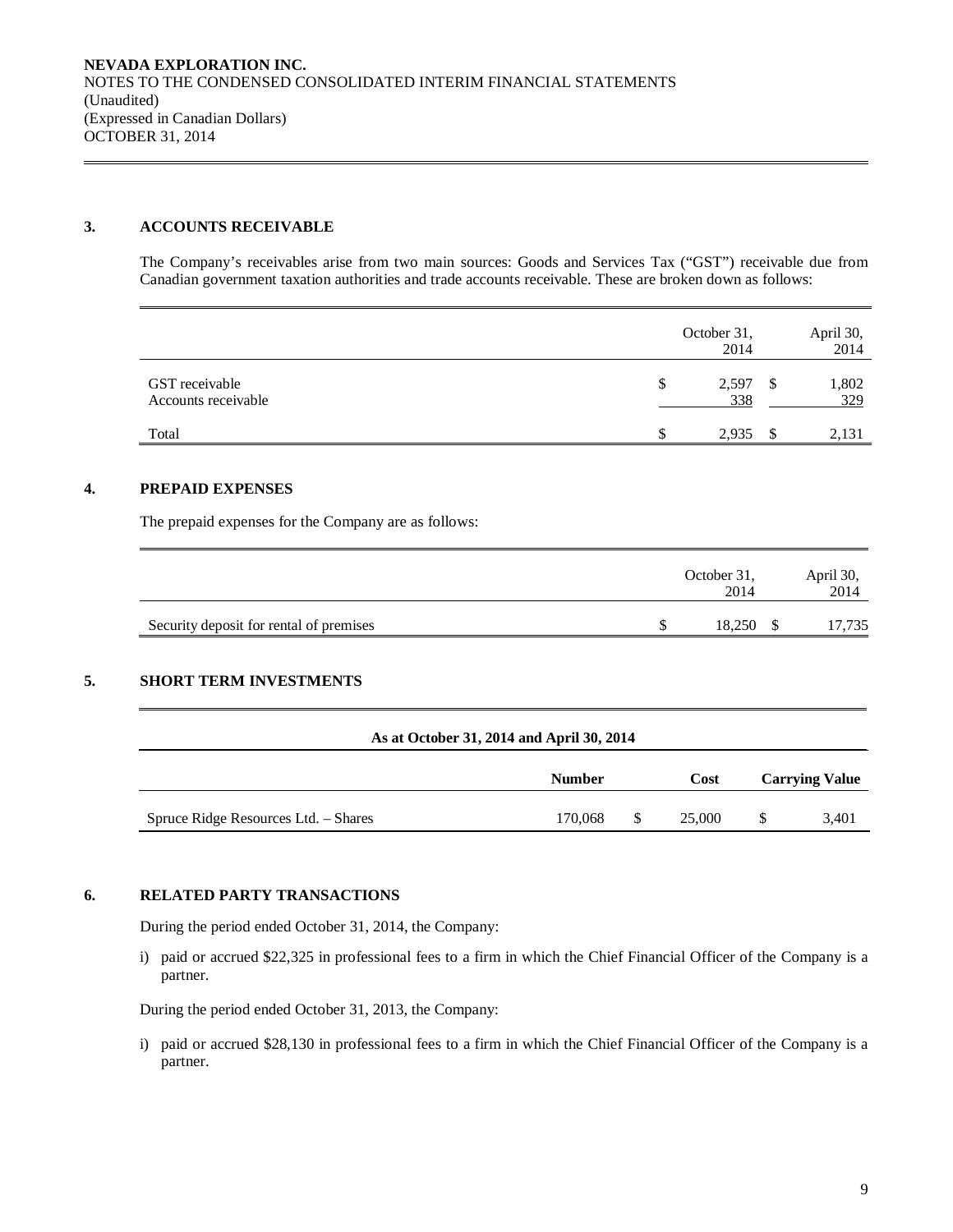## **6. RELATED PARTY TRANSACTIONS** (cont'd…)

The amounts included in accounts payable and accrued liabilities which are due to related parties are as follows:

|                                                                 | October 31,<br>2014 | April 30,<br>2014 |
|-----------------------------------------------------------------|---------------------|-------------------|
| Due to a firm of which the Chief Financial Officer is a partner | 52.186              | 28,598            |
|                                                                 | 52,186              | 28,598            |

## **7. EQUIPMENT**

Included in computer equipment as at October 31, 2014 is a database under construction with a cost of \$82,195 (2013 - \$63,848). No amortization has been taken on this computer equipment in the current period.

During the period ended October 31, 2014, the Company recorded amortization of \$2,770 (2013 - \$2,953) on the asset under finance lease.

|                                   | Vehicles     | Exploration<br>equipment | Computer<br>equipment |     | Total      |
|-----------------------------------|--------------|--------------------------|-----------------------|-----|------------|
| Cost                              |              |                          |                       |     |            |
| Balance, April 30, 2013           | \$<br>71,176 | \$<br>233,766            | \$<br>105,302         | \$  | 410,244    |
| <b>Additions</b>                  | 49.081       |                          | 12,474                |     | 61,555     |
| Disposal<br>Effect of translation | (40,708)     | (85,069)                 |                       |     | (125,777)  |
|                                   | 5,153        | 18,235                   | 9,515                 |     | 32,903     |
| Balance, April 30, 2014           | \$<br>84,702 | \$<br>166,932            | \$<br>127,291         | \$  | 378,925    |
| Effect of translation             | 2,403        | 4,737                    | 3,612                 |     | 10,752     |
|                                   |              |                          |                       |     |            |
| Balance, October 31, 2014         | \$<br>87,105 | \$<br>171,669            | \$<br>130,903         | \$  | 389,677    |
| <b>Accumulated amortization</b>   |              |                          |                       |     |            |
| Balance, April 30, 2013           | \$<br>71,176 | \$<br>174,707            | \$<br>23,706          | \$. | 269,589    |
| Disposal                          | (40,708)     | (65, 928)                |                       |     | (106, 636) |
| Amortization                      | 4,864        | 37.894                   | 6,805                 |     | 49,563     |
| Effect of translation             | 5,197        | 14,054                   | 2,298                 |     | 21,549     |
|                                   |              |                          |                       |     |            |
| Balance, April 30, 2014           | \$<br>40,529 | \$<br>160,727            | \$<br>32.809          | \$  | 234,065    |
| Amortization                      | 4,894        | 1,031                    | 3,501                 |     | 9,426      |
| Effect of translation             | .303         | 4,593                    | .040                  |     | 6,936      |
| Balance, October 31, 2014         | \$<br>46,726 | \$<br>166,351            | \$<br>37,350          | \$. | 250,427    |
| <b>Carrying amounts</b>           |              |                          |                       |     |            |
| As at April 30, 2014              | \$<br>44,173 | \$<br>6,205              | \$<br>94.482          | \$  | 144,860    |
| As at October 31, 2014            | \$<br>40,379 | \$<br>5,318              | \$<br>93,533          | \$  | 139,250    |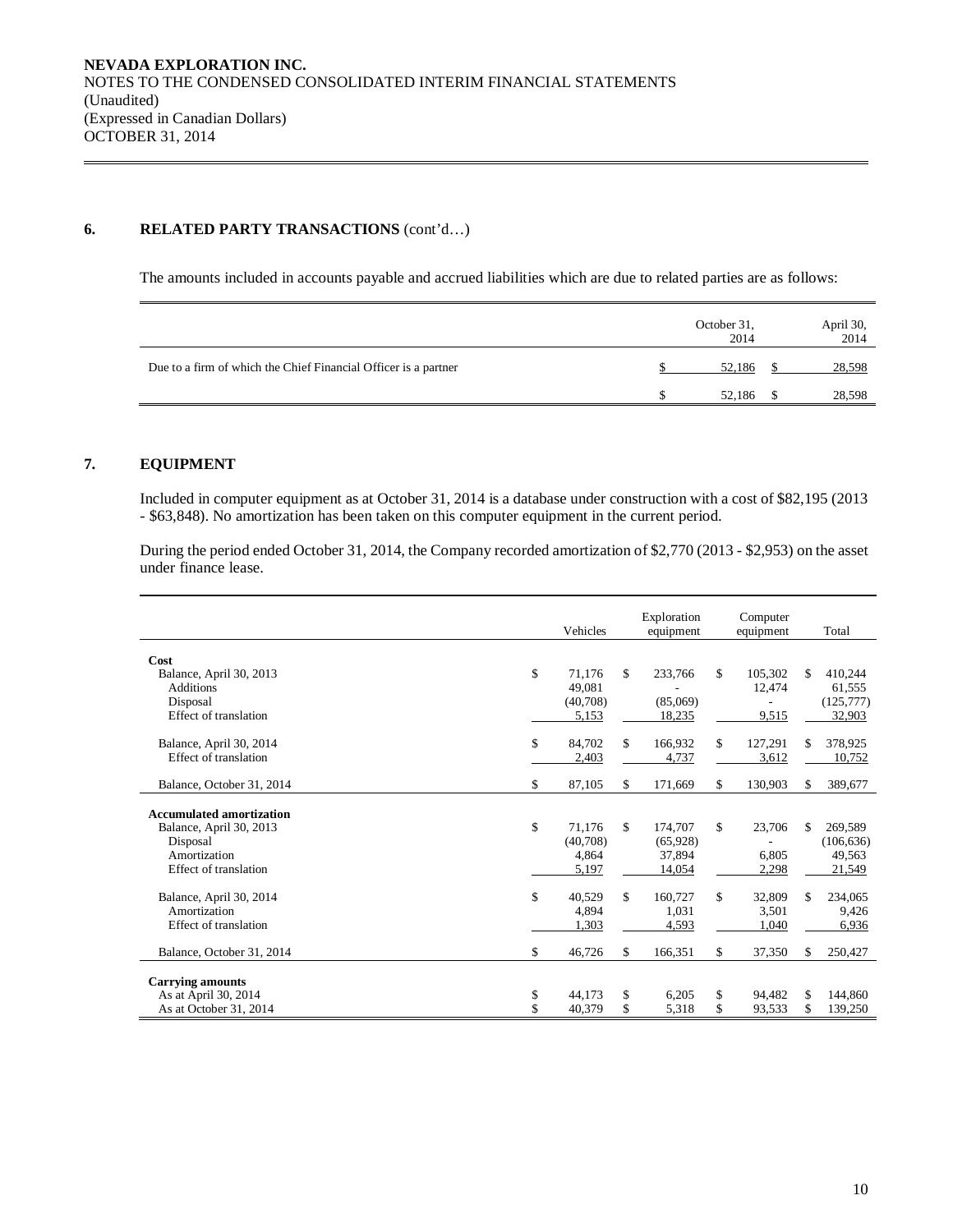## **NEVADA EXPLORATION INC.**

NOTES TO THE CONDENSED CONSOLIDATED INTERIM FINANCIAL STATEMENTS (Unaudited) (Expressed in Canadian Dollars) OCTOBER 31, 2014

## **8. EXPLORATION AND EVALUATION ASSETS**

For the period ended October 31, 2014:

|                                | <b>GV</b>                      |     | <b>SGV</b>               |     | KC        |               | HP          |     | AW      |     | <b>FJ</b>   | <b>TOTAL</b>    |
|--------------------------------|--------------------------------|-----|--------------------------|-----|-----------|---------------|-------------|-----|---------|-----|-------------|-----------------|
| <b>Acquisition costs</b>       |                                |     |                          |     |           |               |             |     |         |     |             |                 |
| Balance – May 1, 2014          | \$<br>$\overline{\phantom{0}}$ | \$  | 67,531                   | \$. | 927,347   | <sup>\$</sup> | 109,247     | - S | 239,373 | -SS | 235,790     | 1,579,288<br>S. |
| Additions - cash               | 23,997                         |     | 33,824                   |     | 38,211    |               | 553         |     | 13,166  |     |             | 109,751         |
| Effect of translation          | 675                            |     | 2,850                    |     | 27,147    |               | 3,087       |     | 7,100   |     | (1,203)     | 39,656          |
| Balance – end of period        | 24,672                         |     | 104,205                  |     | 992,705   |               | 112,887     |     | 259,639 |     | 234,587     | 1,728,695       |
| <b>Exploration costs</b>       |                                |     |                          |     |           |               |             |     |         |     |             |                 |
| Balance – May 1, 2014          |                                |     |                          |     | 82,116    |               | 875,087     |     | 702,957 |     | 1,120,477   | 2,780,637       |
| Geological                     | $\qquad \qquad \blacksquare$   |     | ٠.                       |     |           |               | 5,259       |     | 787     |     |             | 6,046           |
| Travel                         | 291                            |     | $\overline{\phantom{a}}$ |     |           |               |             |     |         |     |             | 291             |
| Effect of translation          |                                |     |                          |     | 2,309     |               | 24,751      |     | 19,786  |     | (5,718)     | 41,135          |
| Balance – end of period        | 298                            |     |                          |     | 84,425    |               | 905,097     |     | 723,530 |     | 1,114,759   | 2,828,109       |
| Write-off of property          |                                |     |                          |     |           |               |             |     |         |     | (1,349,346) | (1,349,346)     |
| Total costs – October 31, 2014 | 24,970                         | -SS | 104,205                  | SS. | 1,077,130 |               | \$1,017,984 |     | 983,169 | S   |             | 3,207,458<br>\$ |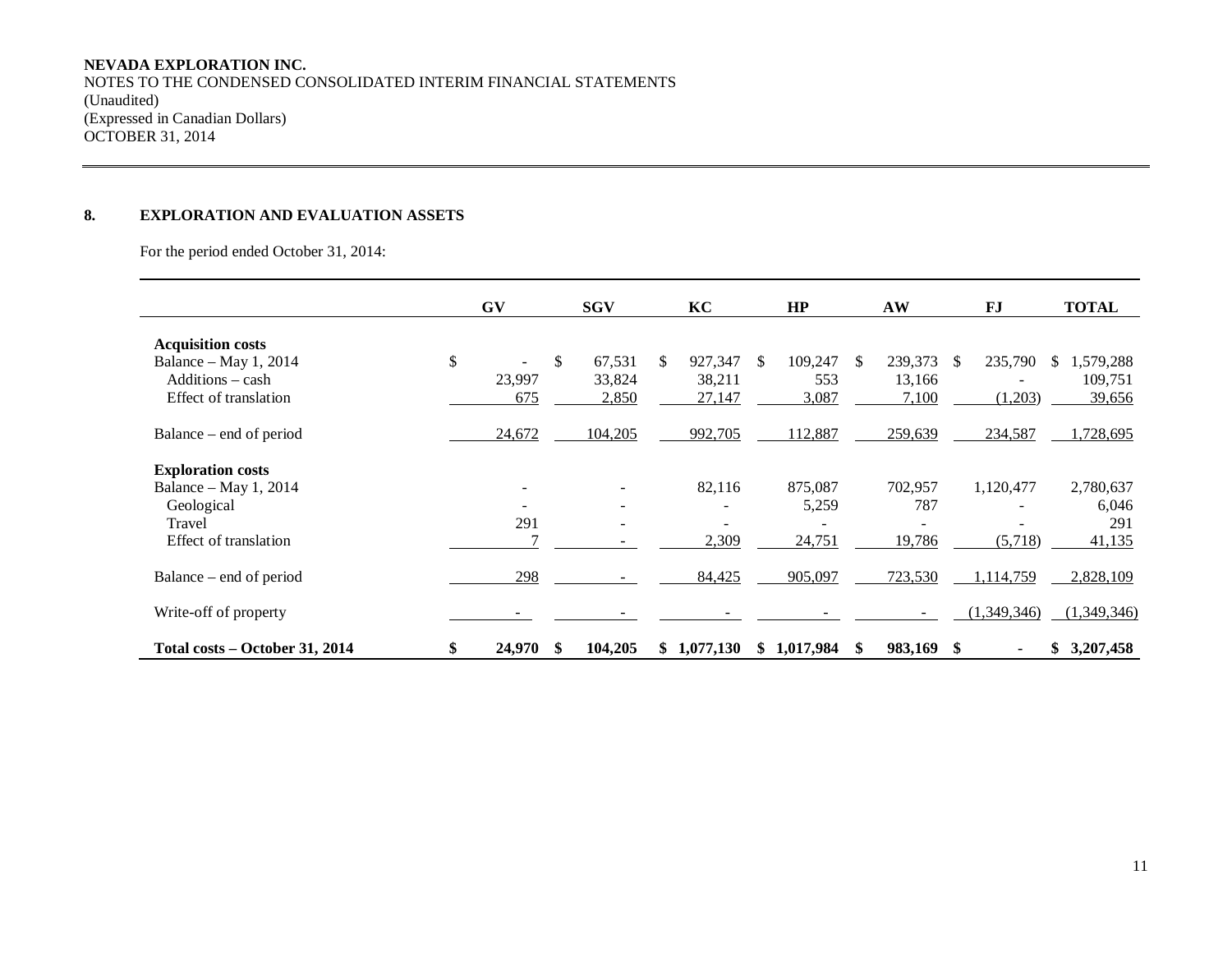## **NEVADA EXPLORATION INC.**

NOTES TO THE CONDENSED CONSOLIDATED INTERIM FINANCIAL STATEMENTS (Unaudited) (Expressed in Canadian Dollars) OCTOBER 31, 2014

## **8. EXPLORATION AND EVALUATION ASSETS** (cont'd…)

For the year ended April 30, 2014:

|                                                                                                          | <b>SGV</b>               | KC                  | HP                              | AW                         | F.I                                   | <b>TOTAL</b>                             |
|----------------------------------------------------------------------------------------------------------|--------------------------|---------------------|---------------------------------|----------------------------|---------------------------------------|------------------------------------------|
| <b>Acquisition costs</b><br>Balance – beginning of year<br>Additions - cash<br>Option payments received  | \$<br>\$<br>62,213       | 772.938<br>81,385   | \$<br>78.902<br>21,742          | 198,809<br>S.<br>21,715    | \$.<br>221,255<br>18,316<br>(22, 348) | \$.<br>1,271,904<br>205,371<br>(22, 348) |
| Effect of translation<br>Balance – end of year                                                           | 5,318<br>67,531          | 73,024<br>927,347   | 8,603<br>109,247                | 18,849<br>239,373          | 18,567<br>235,790                     | 124,361<br>1,579,288                     |
| <b>Exploration costs</b><br>Balance – beginning of year<br>Geological<br>Travel<br>Effect of translation | $\overline{\phantom{0}}$ | 75,649<br>6,467     | 799,528<br>6,650<br>۰<br>68,909 | 646,081<br>1,522<br>55,354 | 1,032,098<br>147<br>88,232            | 2,553,356<br>8,172<br>147<br>218,962     |
| Balance – end of year<br><b>Total costs</b>                                                              | \$<br>67,531<br>S        | 82,116<br>1,009,463 | 875,087<br>984,334              | 702,957<br>942,330         | 1,120,477<br>1,356,267<br>S.          | 2,780,637<br>4,359,925<br>\$             |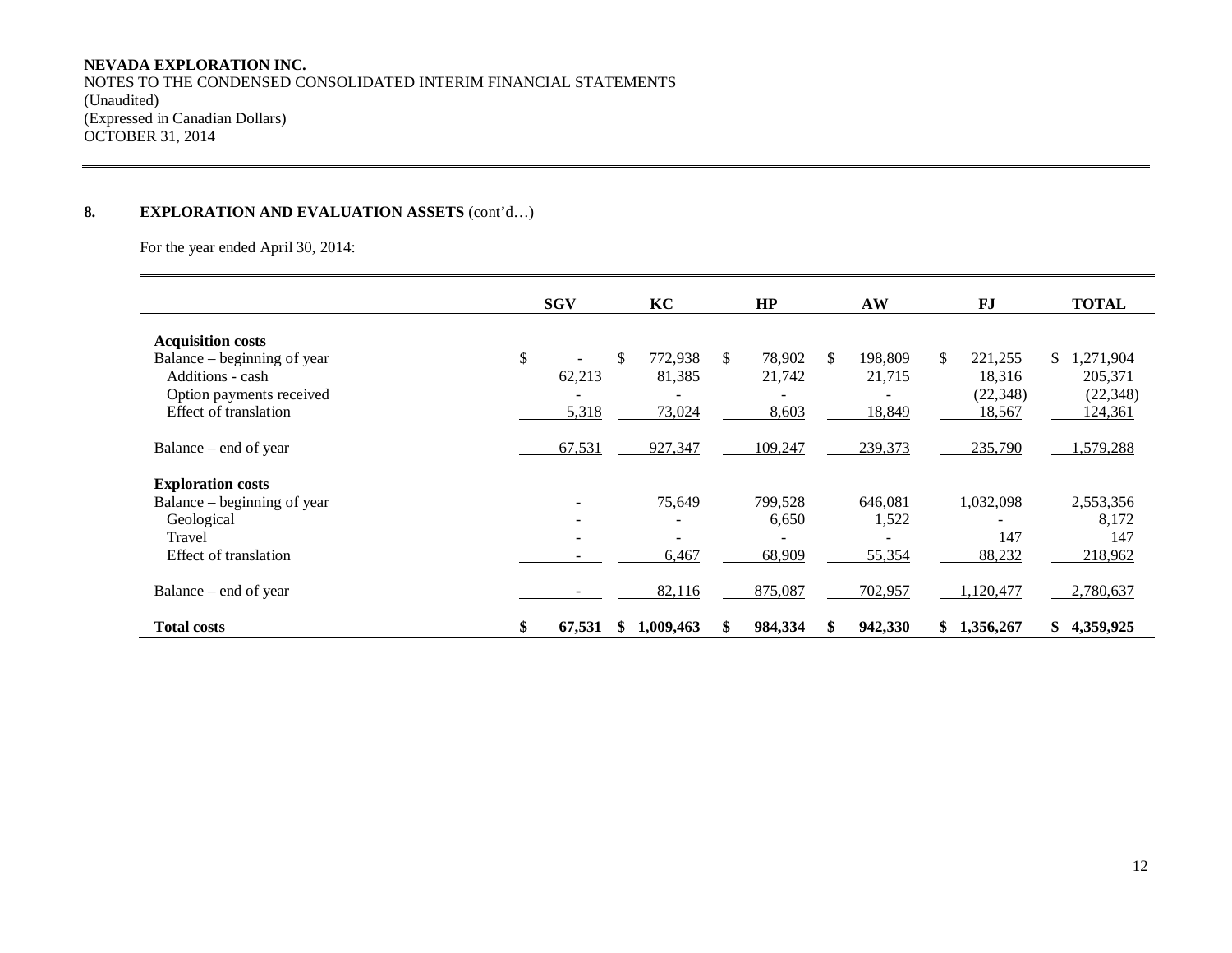## **8. EXPLORATION AND EVALUATION ASSETS** (cont'd….)

#### **Grass Valley Project (GV)**

On February 27, 2012, the Company announced the signing of agreement with McEwen Mining Inc, ("MMI"), a two-year Exploration Agreement to generate new gold projects in a 25,000 hectare (95 sq mi) study area in north central Nevada (referred to as the Area of Interest or "AOI") using the Company's hydrogeochemistry exploration technology. In the summer of 2014, McEwen Mining Inc. elected to withdraw from the Exploration Agreement, and NGE now holds a 100% interest in the project, which consists of 452 claims (approx.  $37.6 \text{ km}^2$ ).

#### **South Grass Valley (SGV)**

During the year ended April 30, 2014, the Company established the South Grass Valley Project by staking 185 unpatented mining claims (approx. 15.4 km<sup>2</sup>). The Project is located in Lander County, north-central Nevada, approximately 50 kilometres (32 miles) south southwest of Barrick Gold Corp.'s Cortez Pipeline property.

## **Kelly Creek (KC)**

On January 1, 2009, the Company entered into a Mining Lease and Option to Purchase Agreement with Genesis Gold Corporation ("Genesis") to acquire a 100% interest of Genesis's Hot Pot Claims, which consist of 254 unpatented mineral claims (20.2km2). Under the Agreement, the Company is the Operator and has the option to purchase 100% of the Genesis claims for USD\$1,500,000, subject to a 1.5% Net Smelter Return Royalty ("Royalty").

#### **Hot Pot (HP)**

On September 16, 2005, the Company entered into a Mining Lease Agreement on 8.8  $km<sup>2</sup>$  at the Hot Project located in Humboldt County, Nevada, approximately 30 km northwest of Battle Mountain, Nevada. Under the terms of the agreement, the Company is required to make annual payments of US\$20,000 on each anniversary, and the agreement is subject to a 3% NSR to the property owner. The Company also controls  $3(2013-6)$  claims (approx. 25 hectares) at Hot Pot. All of the Company's mineral interests at Hot Pot are subject to a 1.25% NSR.

#### **Awakening (AW)**

The Awakening Project is located in Humboldt County, Nevada, approximately 50 km north-northwest of Winnemucca, Nevada. The Company has a 100% interest in 72 (2013 – 206) claims (approx. 4.5 km<sup>2</sup>) at Awakening.

#### **Fletcher Junction (FJ)**

During the period ended October 31, 2014, the Company decided to drop the Fletcher Junction Project in order to focus its resources on the projects demonstrating the highest potentials. Accordingly, the Company has written off this project to \$Nil as at July 31, 2014.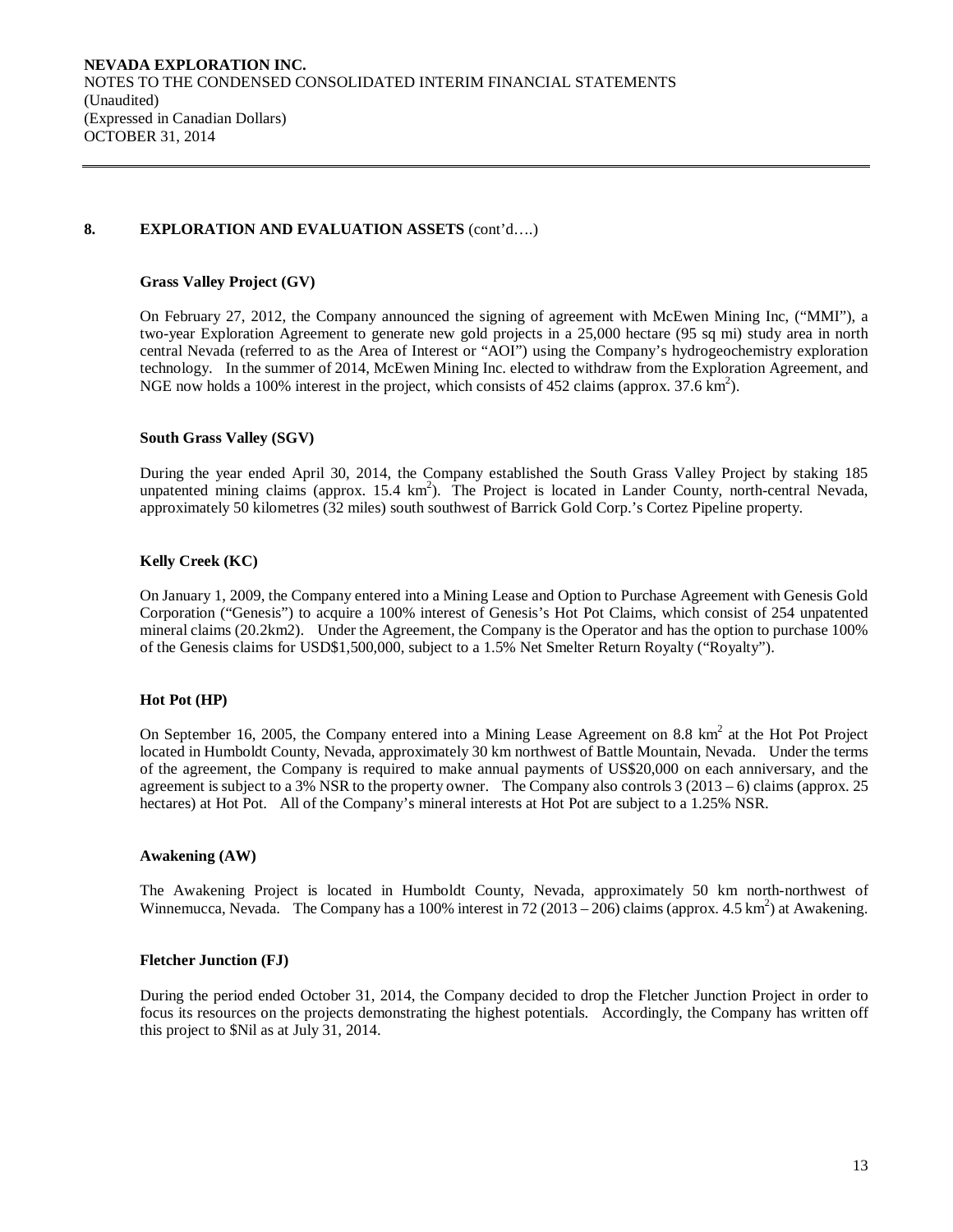## **9. DEPOSITS AND BONDS**

|                                                                              | October 31,<br>2014      | April 30<br>2014 |
|------------------------------------------------------------------------------|--------------------------|------------------|
| Security deposits <sup>(1)</sup><br>Reclamation bond deposits <sup>(2)</sup> | 5,750 \$<br>\$<br>21,622 | 11,500<br>75,821 |
|                                                                              | 27,372                   | 87,321           |

(1) Security deposits consist of \$5,750 guaranteed investment certificate ("GIC") and bearing interest at prime less 2%. The GIC is used to secure the credit limit on a credit card.

(2) Reclamation bond deposits are required by the U.S. Bureau of Land Management ("BLM") and the U.S. Forest Service ("USFS") to ensure that any reclamation and clean-up work required on the Company's properties will be completed to the satisfaction of the BLM and the USFS. The Company did not have any asset retirement obligations as of October 31, 2014 and April 30, 2014.

## **10. ACCOUNTS PAYABLE AND ACCRUED LIABILITIES**

Accounts payable and accrued liabilities for the Company are as follows:

|                                                                                                                       |               | October 31,<br>2014                   |     |                                       |  |  |
|-----------------------------------------------------------------------------------------------------------------------|---------------|---------------------------------------|-----|---------------------------------------|--|--|
| Trade payables<br>Due to related parties (Note 6)<br>Due to key management personnel (Note 15)<br>Accrued liabilities | \$            | 55,637<br>52,186<br>269,378<br>39,562 | \$. | 25,918<br>28,598<br>174,020<br>43,509 |  |  |
| Total                                                                                                                 | <sup>\$</sup> | 416,763                               |     | 272,045                               |  |  |

## **11. FINANCE LEASE OBLIGATIONS**

The Company has a finance lease obligation for a leased vehicle, with blended monthly payments of principal and interest totaling \$44,314 (US\$39,316) and bearing interest at a rate of 2.90% per annum.

|                                                                      | October 31,<br>2014     |     | April 30,<br>2014  |
|----------------------------------------------------------------------|-------------------------|-----|--------------------|
| Finance lease obligations<br>Deduct: amount representing interest    | \$<br>44,314<br>(2,567) | -86 | 48,375<br>(3,124)  |
| Present value of minimum lease payments due<br>Less: current portion | 41,747<br>(4,859)       |     | 45,251<br>(9, 381) |
| Non-current portion                                                  | \$<br>36,888            |     | 35,870             |

The total of principal repayments of the finance lease obligations that are due within the next one year is \$4,859, and the remaining portion for \$36,888 is due between fiscal years 2015 to 2019.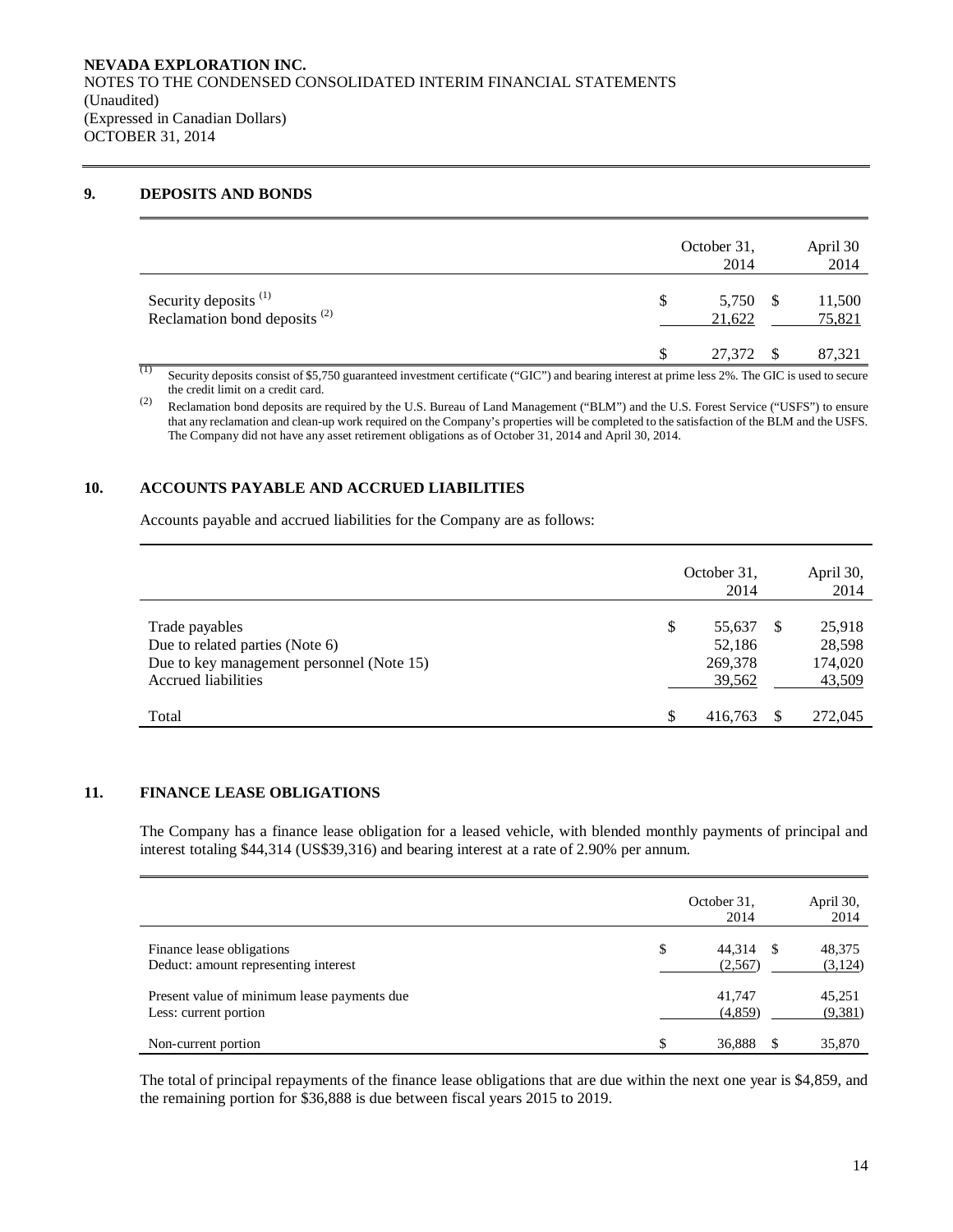**NEVADA EXPLORATION INC.**  NOTES TO THE CONDENSED CONSOLIDATED INTERIM FINANCIAL STATEMENTS (Unaudited) (Expressed in Canadian Dollars) OCTOBER 31, 2014

## **12. CAPITAL STOCK**

## a) Authorized share capital:

As at October 31, 2014, the authorized share capital of the Company was: Unlimited number of common shares without par value; Unlimited number of preferred shares without par value; All issued shares are fully paid.

b) Issued share capital:

During the period ended October 31, 2014, the Company completed the first tranche of its non-brokered private placement by issuing 2,830,100 units at a price of \$0.05 per unit, for gross proceeds of \$141,505. Each unit consists of one common share and one non-transferable common share purchase warrant entitling the holder to purchase one common share at an exercise price of \$0.05 for a period of three years. Fair value allocated in connection to these warrants was \$46,892. In connection with the private placement, the Company:

i) paid finders' fee of \$2,000 to an arm's length party; and

ii) issued 40,000 finders' warrants with a fair value of \$793.

During the period ended October 31, 2013, the Company did not have any share activities.

c) Shares for debt arrangements:

On July 15, 2014, the Company announced, subject to shareholder and TSX Venture Exchange approval, it has entered into shares for debt agreements with management and a non-arms length party to which the Company will issue 2,050,000 common shares to settle \$30,000 in outstanding accrued salary for each of three senior officers of the Company and \$12,500 in outstanding payables due to an accounting firm, in which an officer and director of the Company is a partner for accounting services rendered in the ordinary course of business.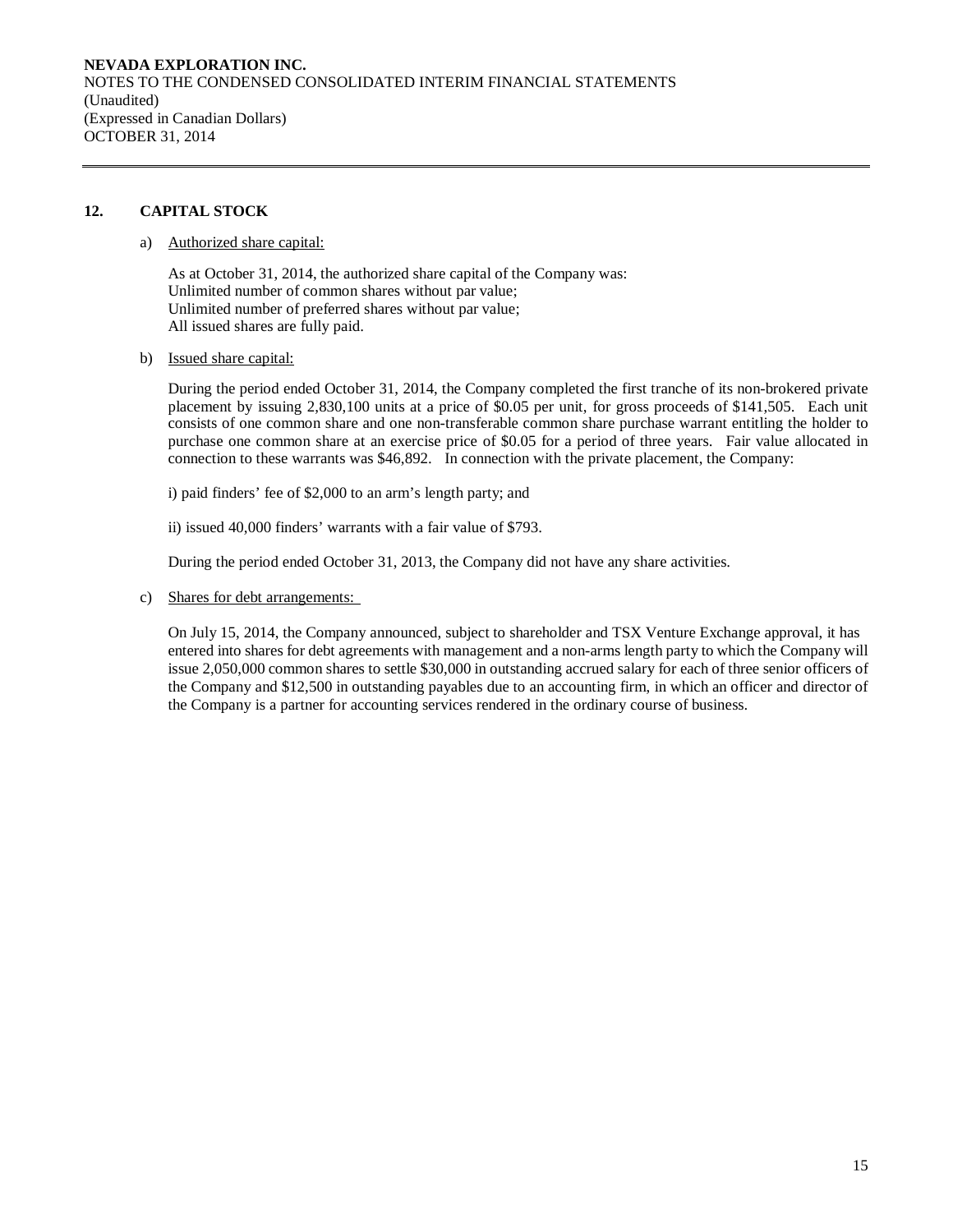#### **13. RESERVES**

#### a) Options

The Company has a stock option plan under which it is authorized to grant options to executive officers and directors, employees and consultants enabling them to acquire up to 10% of the issued and outstanding common stock of the Company. Under the plan, the exercise price of each option equals the market price, minimum price or a discounted price of the Company's stock as calculated on the date of grant. The options can be granted for a maximum term of five years, and generally vest over a 3 year period, or as determined by the Company's directors.

During the period ended October 31, 2014 and 2013, the Company, did not grant any stock options.

A continuity of share purchase options for the period ended October 31, 2014 is as follows:

|                                                        | Exercise   |   | April 30, |     |                          |                          |           |   | October 31.  |     |             |
|--------------------------------------------------------|------------|---|-----------|-----|--------------------------|--------------------------|-----------|---|--------------|-----|-------------|
| Expiry date                                            | price      |   | 2014      |     | Granted                  | Expired                  | Cancelled |   | 2014         |     | Exercisable |
|                                                        |            |   |           |     |                          |                          |           |   |              |     |             |
| September 30, 2014                                     | \$<br>0.16 |   | 250,000   |     |                          | (250,000)                |           |   |              |     |             |
| September 30, 2014                                     | 0.10       |   | 900,000   |     | ۰                        | (900,000)                |           |   |              |     |             |
| November 17, 2014 <sup>(1)</sup>                       | 0.10       |   | 600,000   |     | ۰                        |                          |           |   | 600,000      |     | 600,000     |
| December 31, 2015                                      | 0.10       |   | 2,950,000 |     | $\overline{\phantom{a}}$ |                          | -         |   | 2,950,000    |     | 2,950,000   |
| August 9, 2016                                         | 0.10       |   | 400,000   |     | -                        |                          |           |   | 400,000      |     | 400,000     |
| September 25, 2017                                     | 0.11       |   | 100,000   |     | ۰                        |                          |           |   | 100,000      |     | 100,000     |
| December 4, 2017                                       | 0.12       |   | 500,000   |     | $\overline{\phantom{a}}$ | $\overline{\phantom{a}}$ | -         |   | 500,000      |     | 500,000     |
| March 2, 2019                                          | 0.10       |   | 3,050,000 |     |                          |                          |           |   | 3,050,000    |     | 3,050,000   |
| Total                                                  |            |   | 8,750,000 |     |                          |                          |           |   | 7,600,000    |     | 7,600,000   |
| Weighted average exercise price                        |            | S | 0.10      | \$. |                          | \$<br>0.11               | \$        | S | 0.10         | \$. | 0.10        |
| Weighted average remaining life of options outstanding |            |   |           |     |                          |                          |           |   | $2.53$ years |     |             |

 $^{(1)}$ Subsequently expired after the period ended October 31, 2014.

#### b) Warrants

During the period ended October 31, 2014, the Company issued 2,870,100 (2013 - 5,369,200) warrants as part of its private placement. See note 12b.

A continuity of share purchase warrants for the period ended October 31, 2014 is as follows:

| Expiry date                                                           | Exercise<br>price          | April 30,<br>2013 | Granted             | Expired  | October 31,<br>2014              | Exercisable                      |
|-----------------------------------------------------------------------|----------------------------|-------------------|---------------------|----------|----------------------------------|----------------------------------|
| December 24, 2014 <sup>1)</sup><br>August 19, 2017<br>August 19, 2017 | \$<br>0.15<br>0.15<br>0.15 | 5,000,000<br>-    | 2,830,100<br>40,000 | ۰.<br>۰. | 5,000,000<br>2,830,100<br>40,000 | 5,000,000<br>2,830,100<br>40,000 |
| Total                                                                 |                            | 5,000,000         | 2,870,100           | -        | 7.870.100                        | 7,870,100                        |
| Weighted average exercise price                                       |                            | 0.15              | 0.05                | \$<br>۰. | 0.11                             | 0.11                             |

i) Extended from the original expiry date of December 24, 2013 to December 24, 2014 during the year ended April 30, 2014.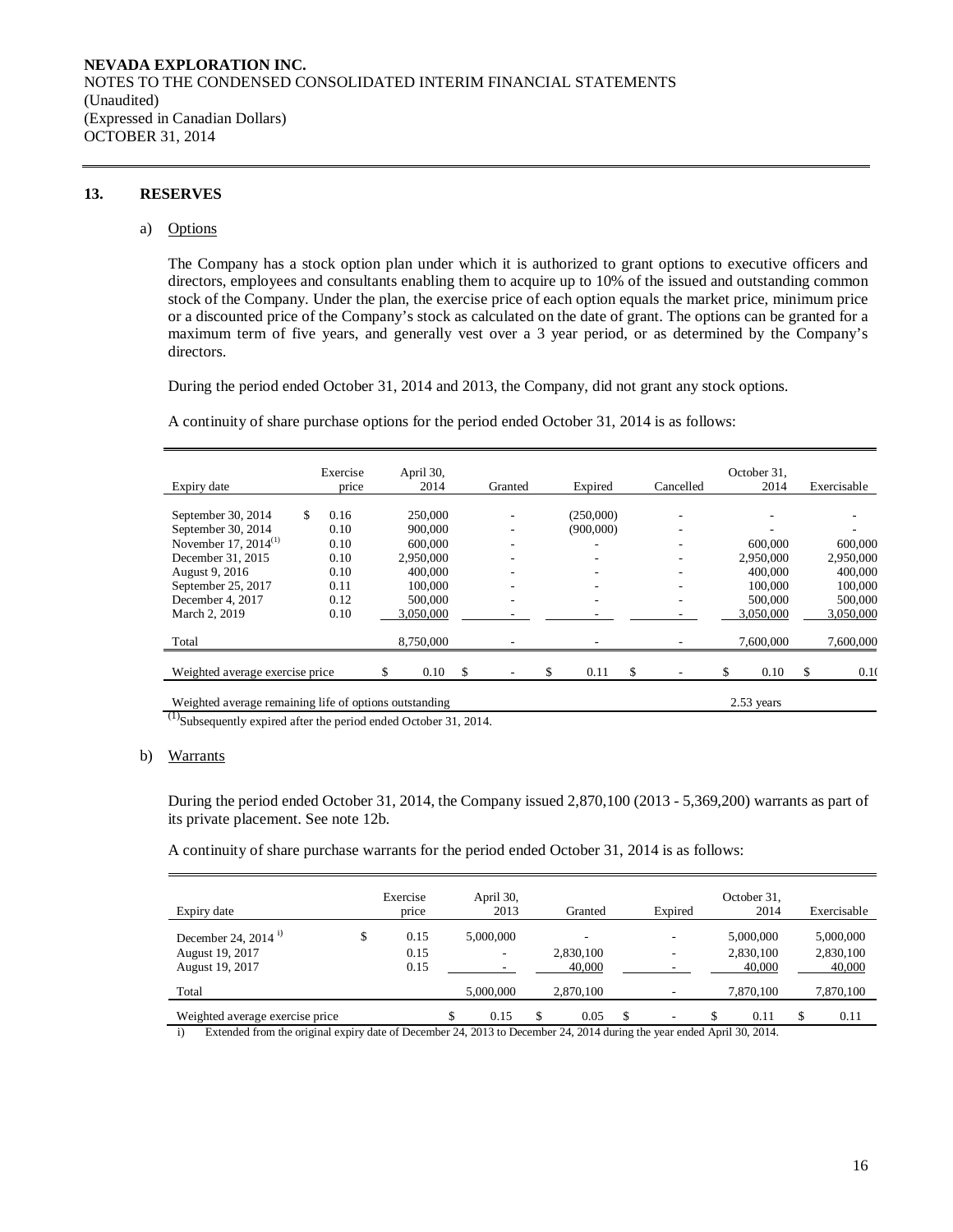## **14. SEGMENTED INFORMATION**

The Company operates in one industry segment, being the acquisition, exploration and development of resource properties. Geographic information is as follows:

|                                   |    | October 31,<br>2014 |              | April 30,<br>2014 |
|-----------------------------------|----|---------------------|--------------|-------------------|
| Non-current assets:               |    |                     |              |                   |
| <b>United States</b><br>Equipment | \$ | 139,250             | \$           | 144,860           |
| Exploration and evaluation assets |    | 3,207,458           |              | 4,359,925         |
| Deposits and bonds                |    | 21,622              |              | 75,821            |
|                                   | S. | 3,368,330           | $\mathbb{S}$ | 4,580,606         |
|                                   |    |                     |              |                   |
|                                   |    | October 31,<br>2014 |              | April 30,<br>2014 |
| Income:                           |    |                     |              |                   |
| <b>United States</b>              |    |                     |              |                   |
| Project management and consulting | \$ |                     | \$           | 154,964           |
| Option payments                   |    |                     |              | 103,992           |
|                                   | \$ |                     |              | 258,956           |

## **15. KEY MANAGEMENT COMPENSATION**

Remuneration of key management of the Company is as follows:

|          |   | Six Months<br>Ended<br>October 31,<br>2014 |      | Six Months<br>Ended<br>October 31,<br>2013 |
|----------|---|--------------------------------------------|------|--------------------------------------------|
| Salaries | S | 91,626                                     | - \$ | 162,306                                    |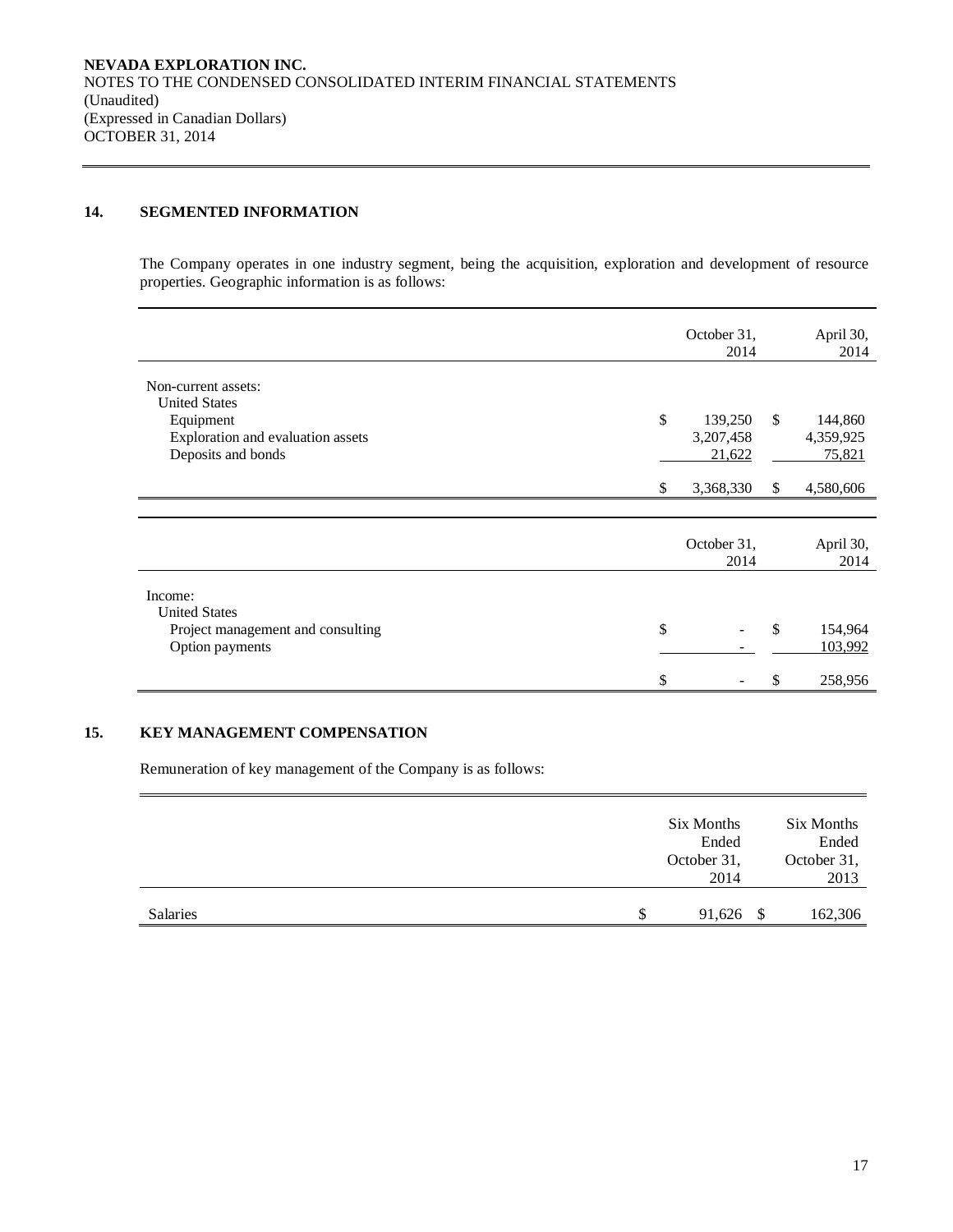## **15. KEY MANAGEMENT COMPENSATION** (cont`d...)

The amount included in accounts payable and accrued liabilities which is due to key management personnel is as follows:

|                                           | October 31,<br>2014 | April 30,<br>2014 |
|-------------------------------------------|---------------------|-------------------|
| Due to key management personnel (Note 10) | 269,378 \$          | 174,020           |

## **16. FINANCIAL RISK MANAGEMENT**

#### **Financial risk factors**

The Company's risk exposures and the impact on the Company's financial instruments are summarized below:

#### *Credit risk*

Credit risk is the risk of loss associated with a counterparty's inability to fulfill its payment obligations. The Company's credit risk is primarily attributable to cash and deposits and bonds. Management believes that the credit risk concentration with respect to cash is remote as it maintains accounts with highly-rated financial institutions.

#### *Liquidity risk*

Liquidity risk is the risk that the Company will not be able to meet its financial obligations as they fall due. The Company manages liquidity risk through the management of its capital structure and financial leverage, as outlined in the discussion on capital management. It also manages liquidity risk by continuously monitoring actual and projected cash flows. The Board of Directors reviews and approves the Company's operating and capital budgets, as well as any material transactions out of the normal course of business.

As at October 31, 2014, the Company had a cash balance of \$25,792 (April 30, 2014 - \$22,603) to settle current liabilities of \$421,622 (April 30, 2014 - \$281,426). The Company will require financing from lenders, shareholders and other investors to generate sufficient capital to meet its short term business requirements.

## *Market risk*

Market risk is the risk of loss that may arise from changes in market factors such as interest rates, foreign exchange rates and equity prices.

#### (a) Interest rate risk

The Company is exposed to interest rate risk to the extent that the cash maintained at the financial institutions is subject to floating rate of interest. The interest rate risks on cash, deposits and bonds and on the Company's finance lease obligations are not considered significant.